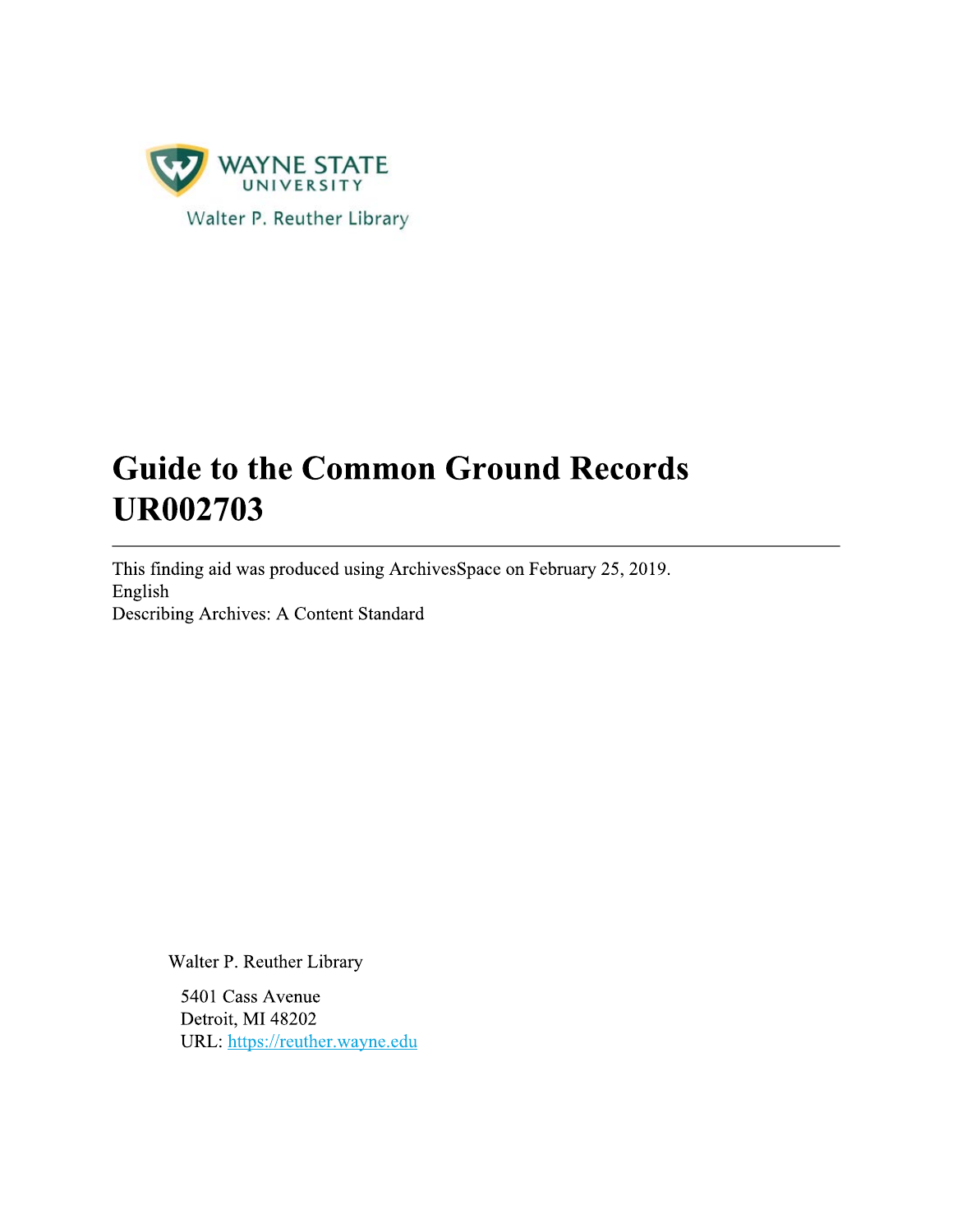# <span id="page-1-0"></span>**Table of Contents**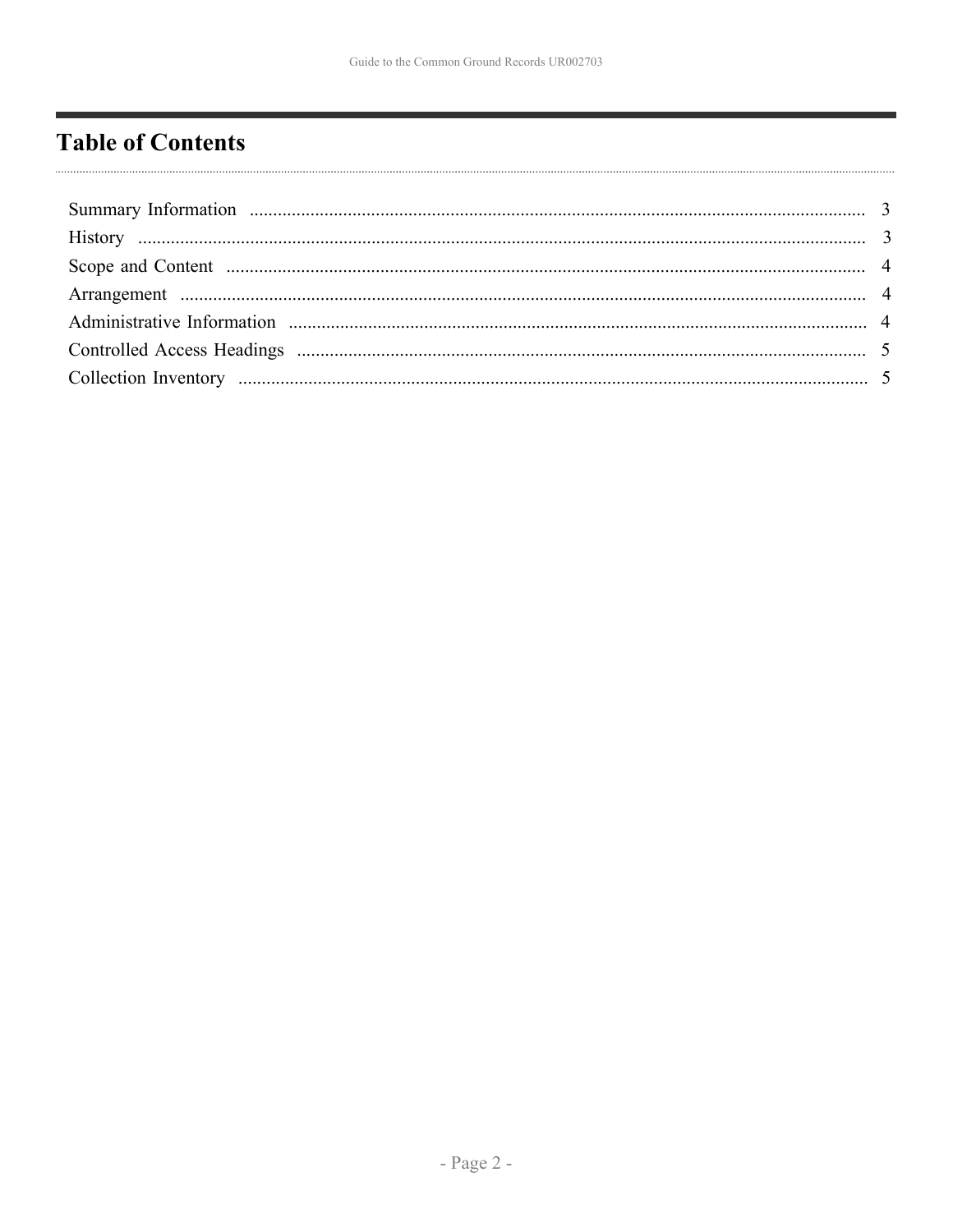# <span id="page-2-0"></span>**Summary Information**

| <b>Repository:</b>                  | Walter P. Reuther Library                                                                                                                                                                                                                                                                                                                                                                                                                                                                                                                                               |
|-------------------------------------|-------------------------------------------------------------------------------------------------------------------------------------------------------------------------------------------------------------------------------------------------------------------------------------------------------------------------------------------------------------------------------------------------------------------------------------------------------------------------------------------------------------------------------------------------------------------------|
| <b>Creator:</b>                     | Common Ground                                                                                                                                                                                                                                                                                                                                                                                                                                                                                                                                                           |
| <b>Title:</b>                       | Common Ground Records                                                                                                                                                                                                                                                                                                                                                                                                                                                                                                                                                   |
| ID:                                 | UR002703                                                                                                                                                                                                                                                                                                                                                                                                                                                                                                                                                                |
| Date [inclusive]:                   | 1970-1987                                                                                                                                                                                                                                                                                                                                                                                                                                                                                                                                                               |
| Date [bulk]:                        | 1973-1985                                                                                                                                                                                                                                                                                                                                                                                                                                                                                                                                                               |
| <b>Physical Description:</b>        | 3.5 Linear Feet 1 MB, 3 SB                                                                                                                                                                                                                                                                                                                                                                                                                                                                                                                                              |
| Language of the<br><b>Material:</b> | English                                                                                                                                                                                                                                                                                                                                                                                                                                                                                                                                                                 |
| Language of the<br><b>Material:</b> | Material entirely in English.                                                                                                                                                                                                                                                                                                                                                                                                                                                                                                                                           |
| Abstract:                           | Common Ground is an organization designed to help those in crisis<br>and to try and prevent them from occurring in the first place. Started<br>by some young adults, it has become an organization with a large<br>volunteer base and a paid staff. Along with counseling, free legal<br>and medical assistance, education, and social activities were made<br>available to the community through Common Ground. This collection<br>documents Common Ground from its inception in 1970 to 1987 and<br>covers the administration, history, and work of the organization. |

# **Citation Style**

"Common Ground Records, Box [#], Folder [#], Walter P. Reuther Library, Archives of Labor and Urban Affairs, Wayne State University"

#### **^** [Return to Table of Contents](#page-1-0)

# <span id="page-2-1"></span>**History**

The movement that would become the organization of Common Ground was started by some young adults c. 1969-1970 who wanted to help other young people in their community with problems like drug abuse. They wanted to create a place where young people could stop by and get assistance. These young adults did some fundraising on their own and also received money from the Birmingham-Bloomfield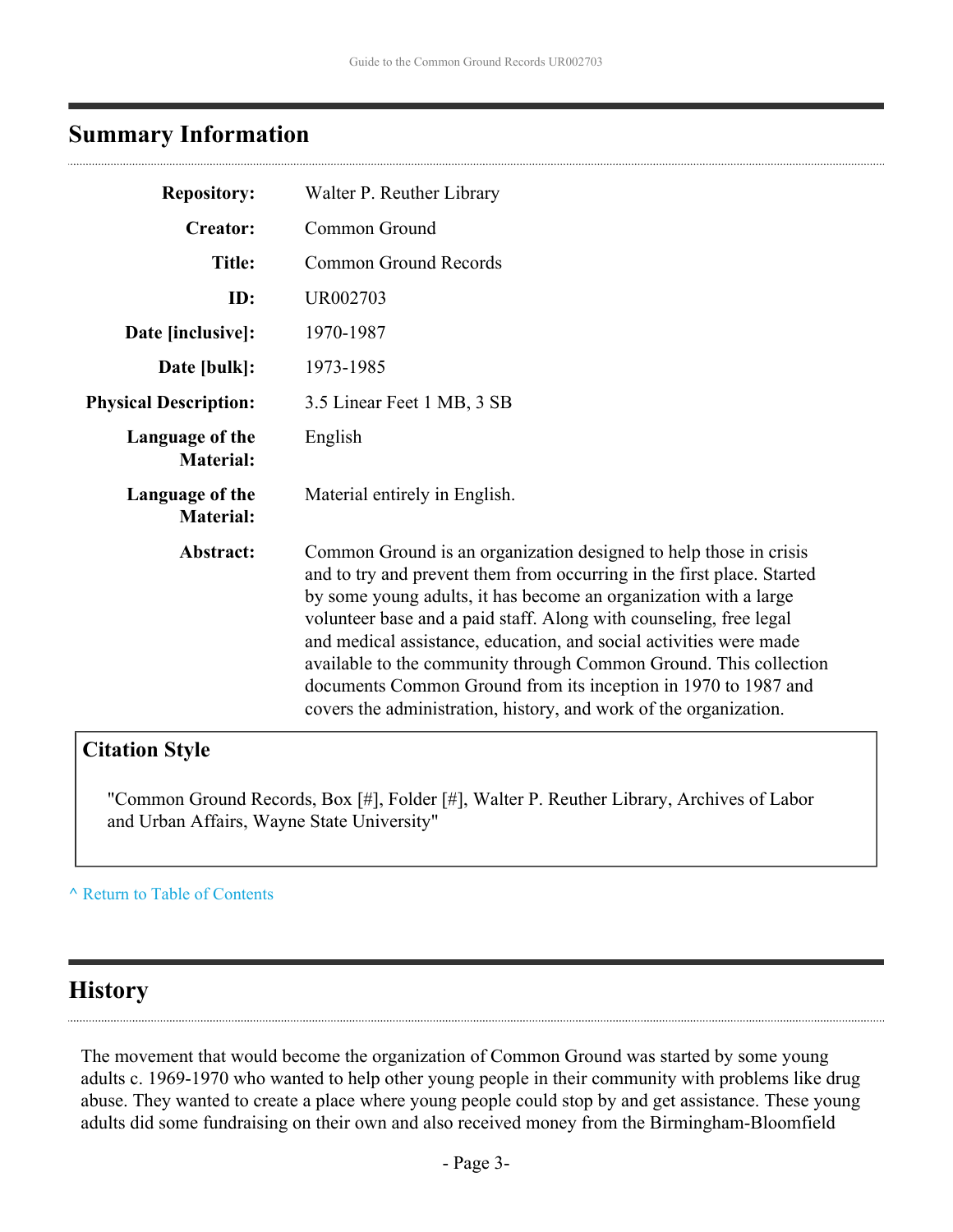Community Action Council to start the center and get a helpline going. Later they received funding from other organizations as well. Though it started as a volunteer effort, gradually a small paid staff became part of Common Ground. Through Common Ground, counseling and free legal and medical assistance became available to the community. Along with dealing with current issues, Common Ground worked to keep such problems from occurring by educating the community; an example of this was their Alternatives Outreach Program. They also put on and provided information about social events and activities in the area.

**^** [Return to Table of Contents](#page-1-0)

# <span id="page-3-0"></span>**Scope and Content**

This collection contains materials relating to the history, administation, and work of Common Ground. Some topics covered are the Board of Directors, committees, staff meetings, funding, Birmingham-Bloomfield Community Action Council, Community Mental Health, Alternatives Outreach Program, and FRIENDS of Common Ground. There are a variety of types of materials including: correspondence, financial records, minutes and related materials, newspaper clippings, reports, and statistics.

**^** [Return to Table of Contents](#page-1-0)

# <span id="page-3-1"></span>**Arrangement**

Folders are listed by their location within each box. They are not necessarily arranged, so any given subject may be dispersed throughout the entire collection.

**^** [Return to Table of Contents](#page-1-0)

# <span id="page-3-2"></span>**Administrative Information**

#### **Publication Statement**

Walter P. Reuther Library

5401 Cass Avenue Detroit, MI 48202 URL:<https://reuther.wayne.edu>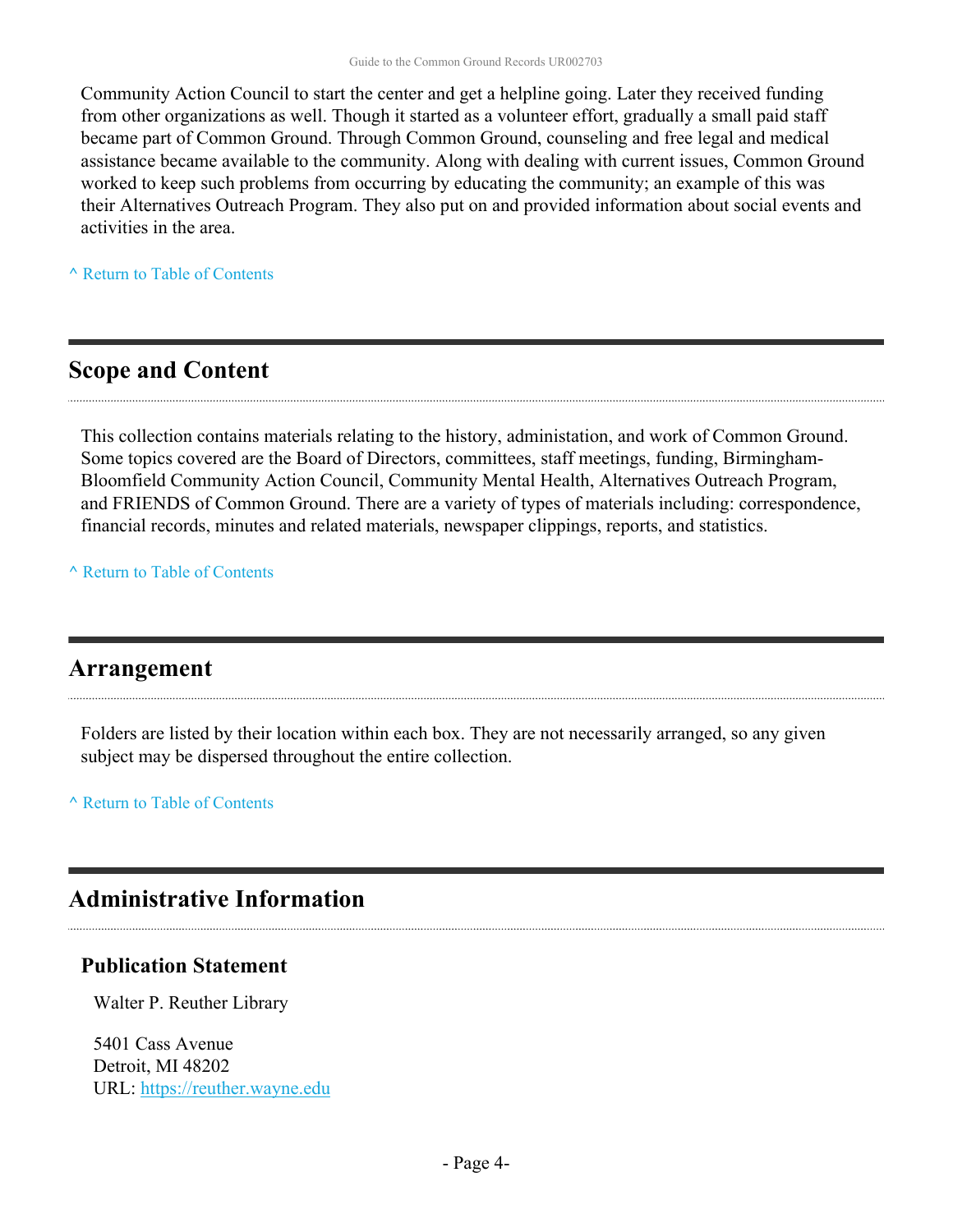#### **Acquisition**

The Common Ground Records were deposited at the Walter P. Reuther Library in 2016.

#### **Processing History**

Processed and finding aid written by Danielle Golling on January 23, 2018.

#### **Access**

Collection is open for research.

#### **Use**

Refer to the Walter P. Reuther Library "Rules for Use of Archival Materials." Restrictions: Researchers may encounter records of a sensitive nature – personnel files, case records and those involving investigations, legal and other private matters. Privacy laws and restrictions imposed by the Library prohibit the use of names and other personal information which might identify an individual, except with written permission from the Director and/or the donor.

#### **^** [Return to Table of Contents](#page-1-0)

# <span id="page-4-0"></span>**Controlled Access Headings**

- Crisis intervention (Mental health services)
- Clinics
- Drug abuse prevention
- Helplines

# <span id="page-4-1"></span>**Collection Inventory**

| <b>Title/Description</b>                                                  | <b>Instances</b> |          |
|---------------------------------------------------------------------------|------------------|----------|
| Advisory Board; Agenda, By-Laws, Correspondence and Minutes,<br>1979-1980 | Box 1            | Folder 1 |
| Advisory Board; Contact List and Draft of Letter                          | Box 1            | Folder 2 |
| Advisory Board; Correspondence, 1978-1979                                 | Box 1            | Folder 3 |
| Advisory Board; Correspondence; Declined, 1979                            | Box 1            | Folder 4 |
| Advisory Board; Correspondence; Initial Letters, 1979                     | Box 1            | Folder 5 |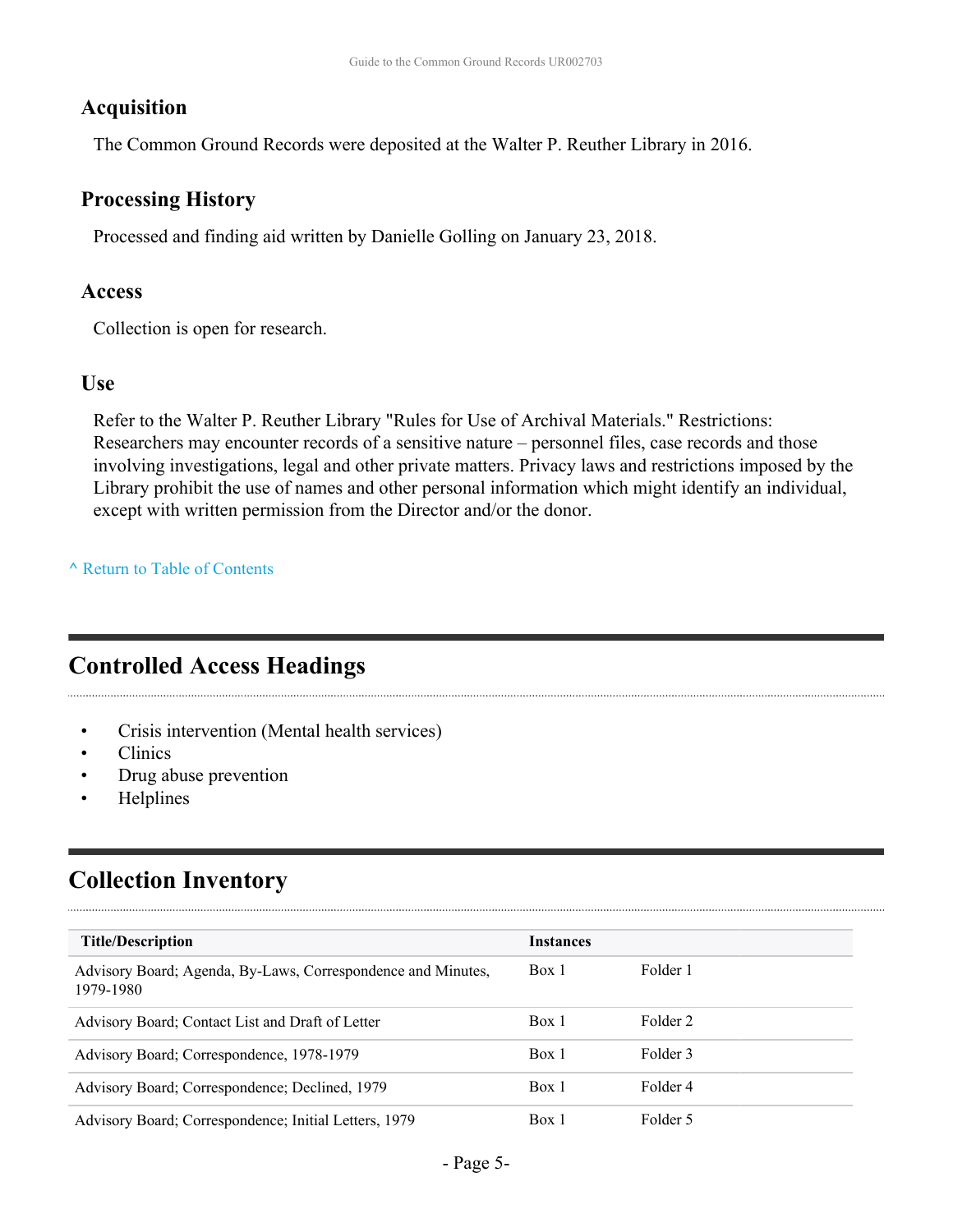| Advisory Board; Initial Packet, c. 1979                                                                                  | Box 1 | Folder 6             |
|--------------------------------------------------------------------------------------------------------------------------|-------|----------------------|
| Advisory Board; Roster, 1980 January 29                                                                                  | Box 1 | Folder <sub>7</sub>  |
| Advisory Group and Joint Meetings, c. 1983                                                                               | Box 1 | Folder <sub>8</sub>  |
| Agency Agreements, 1977-1980                                                                                             | Box 1 | Folder 9             |
| Alternatives Outreach Program; Cinema Guild, 1973-1975                                                                   | Box 1 | Folder 10            |
| Alternatives Outreach Program; Coffee House, c. 1974                                                                     | Box 1 | Folder 11            |
| Alternatives Outreach Program; "Summer '73" Booklet and Related<br>Materials, 1973                                       | Box 1 | Folder 12            |
| Alternatives Outreach Program and Great Birmingham Bicycle<br>Chase, 1977-1980                                           | Box 1 | Folder 13            |
| Annual Report, 1975                                                                                                      | Box 1 | Folder 14            |
| Art in the Park, 1975                                                                                                    | Box 1 | Folder 15            |
| Art in the Park; Financial Records, 1979                                                                                 | Box 1 | Folder 16            |
| <b>Battered Women's Resource Network</b>                                                                                 | Box 1 | Folder 17            |
| Birmingham Proclamation, 1974                                                                                            | Box 1 | Folder 18            |
| Birmingham-Bloomfield Community Action Council; Agenda,<br>Correspondence, Minutes, and Reports, 1971-1976               | Box 1 | Folder 19            |
| Birmingham-Bloomfield Community Action Council; Agendas,<br>Financial Records, Minutes, and Related Materials, 1972-1973 | Box 1 | Folder 20            |
| Birmingham-Bloomfield Community Action Council; By-Laws                                                                  | Box 1 | Folder 21            |
| Birmingham-Bloomfield Community Action Council; County<br>Financial Reports, 1973-1974                                   | Box 1 | Folder <sub>22</sub> |
| Birmingham-Bloomfield Community Action Council; Directory                                                                | Box 1 | Folder <sub>23</sub> |
| Birmingham-Bloomfield Community Action Council; Financial<br>Records and Information on Organization                     | Box 1 | Folder 24            |
| Birmingham-Bloomfield Community Action Council; Financial<br>Records, Minutes, and Related Materials, 1974               | Box 1 | Folder 25            |
| Birmingham-Bloomfield Community Action Council; 1973<br>Proposal                                                         | Box 1 | Folder 26            |
| Birmingham-Bloomfield Community Action Council; 1974<br>Proposals                                                        | Box 1 | Folder 27            |
| Board of Directors, 1981-1985 (1 of 2)                                                                                   | Box 1 | Folder 28            |
| Board of Directors, 1981-1985 (2 of 2)                                                                                   | Box 1 | Folder 29            |
| Board of Directors; Agendas, Minutes, and Related Materials,<br>1975-1976 (1 of 2)                                       | Box 1 | Folder 30            |
| Board of Directors; Agendas, Minutes, and Related Materials,<br>1975-1976 (2 of 2)                                       | Box 1 | Folder 31            |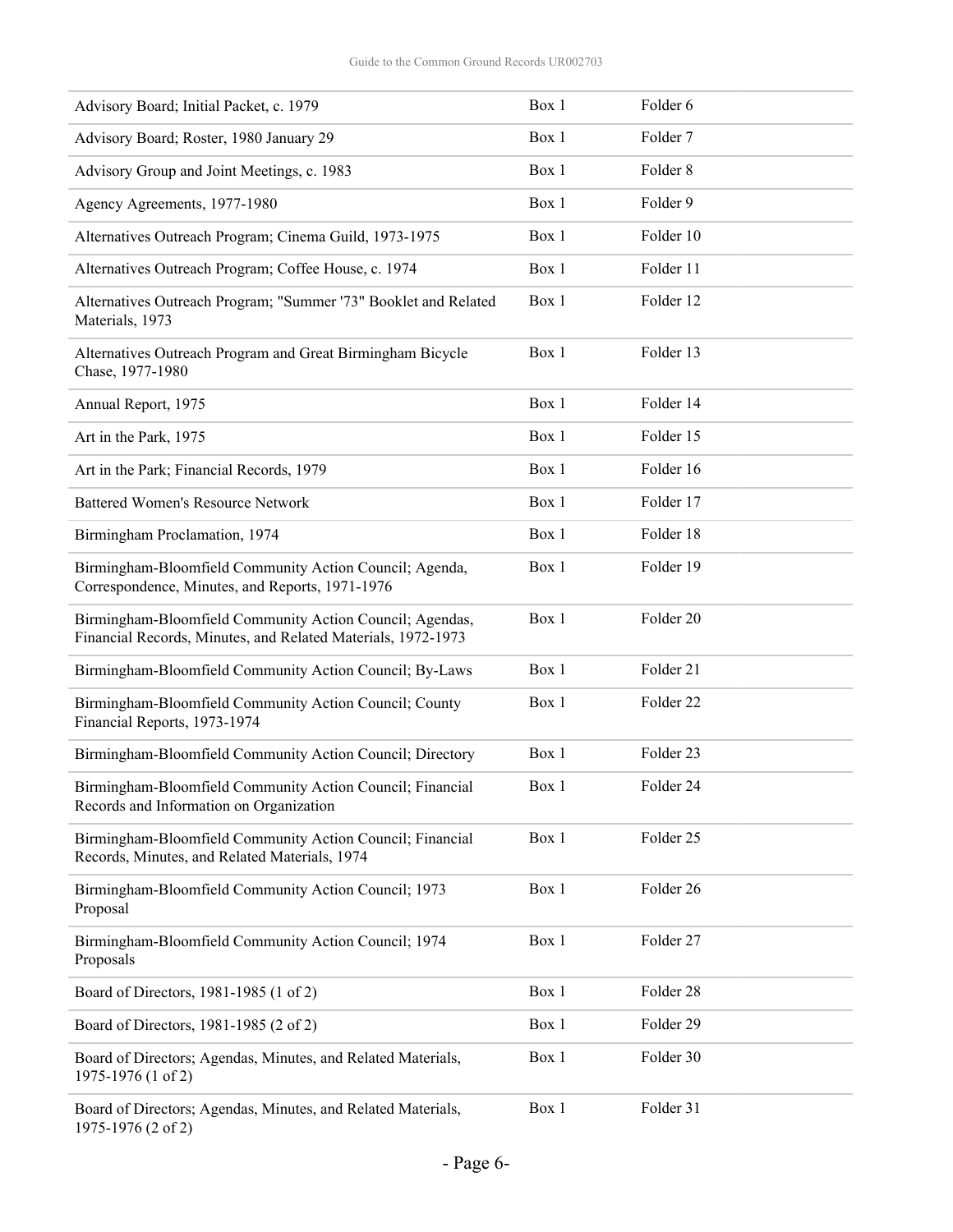| Board of Directors; Directories and Minutes, 1975-1977                                              | Box 1 | Folder 32 |
|-----------------------------------------------------------------------------------------------------|-------|-----------|
| Board of Directors; Agendas, Minutes, and Related Materials, 1980                                   | Box 1 | Folder 33 |
| Board of Directors; Agendas, Correspondence, Minutes, and Related<br>Materials, 1981                | Box 1 | Folder 34 |
| Board of Directors; Minutes, 1981                                                                   | Box 1 | Folder 35 |
| Board of Directors; Agendas, Minutes, and Related Materials, 1983                                   | Box 1 | Folder 36 |
| Board of Directors; Agendas, Minutes, and Related Materials, 1984<br>(1 of 2)                       | Box 1 | Folder 37 |
| Board of Directors; Agendas, Minutes, and Related Materials, 1984<br>$(2 \text{ of } 2)$            | Box 1 | Folder 38 |
| Board of Directors and Committees; Agendas, Minutes, and Related<br>Materials, 1977-1979 (1 of 2)   | Box 1 | Folder 39 |
| Board of Directors and Committees; Agendas, Minutes, and Related<br>Materials, 1977-1979 (2 of 2)   | Box 1 | Folder 40 |
| Board of Directors and Committees; Correspondence, Minutes, and<br>Related Materials, 1982 (1 of 2) | Box 1 | Folder 41 |
| Board of Directors and Committees; Correspondence, Minutes, and<br>Related Materials, 1982 (2 of 2) | Box 1 | Folder 42 |
| Board of Directors and Committees; Minutes, 1985                                                    | Box 2 | Folder 1  |
| Board of Directors and Executive Committee, 1983                                                    | Box 2 | Folder 2  |
| Board of Directors and Staff Meetings; Minutes and Reports, 1977                                    | Box 2 | Folder 3  |
| Budget, 1978-1979                                                                                   | Box 2 | Folder 4  |
| Budget, 1979                                                                                        | Box 2 | Folder 5  |
| Budget Variance, 1978                                                                               | Box 2 | Folder 6  |
| Budget Variance, 1979                                                                               | Box 2 | Folder 7  |
| Business Committee, 1981-1984                                                                       | Box 2 | Folder 8  |
| By-Laws and Operating Instruction, 1981                                                             | Box 2 | Folder 9  |
| By-Laws, Plans, and Reports, 1982-1986                                                              | Box 2 | Folder 10 |
| CETA; Correspondence, 1975-1980                                                                     | Box 2 | Folder 11 |
| Chart of Accounts, 1979                                                                             | Box 2 | Folder 12 |
| Committees; Information and Minutes, 1980-1982                                                      | Box 2 | Folder 13 |
| Committees, c. 1983-1986                                                                            | Box 2 | Folder 14 |
| Community Mental Health, c. 1985                                                                    | Box 2 | Folder 15 |
| Community Mental Health; Administration, 1982-1985                                                  | Box 2 | Folder 16 |
| Community Mental Health; Agreement with Common Ground, 1980                                         | Box 2 | Folder 17 |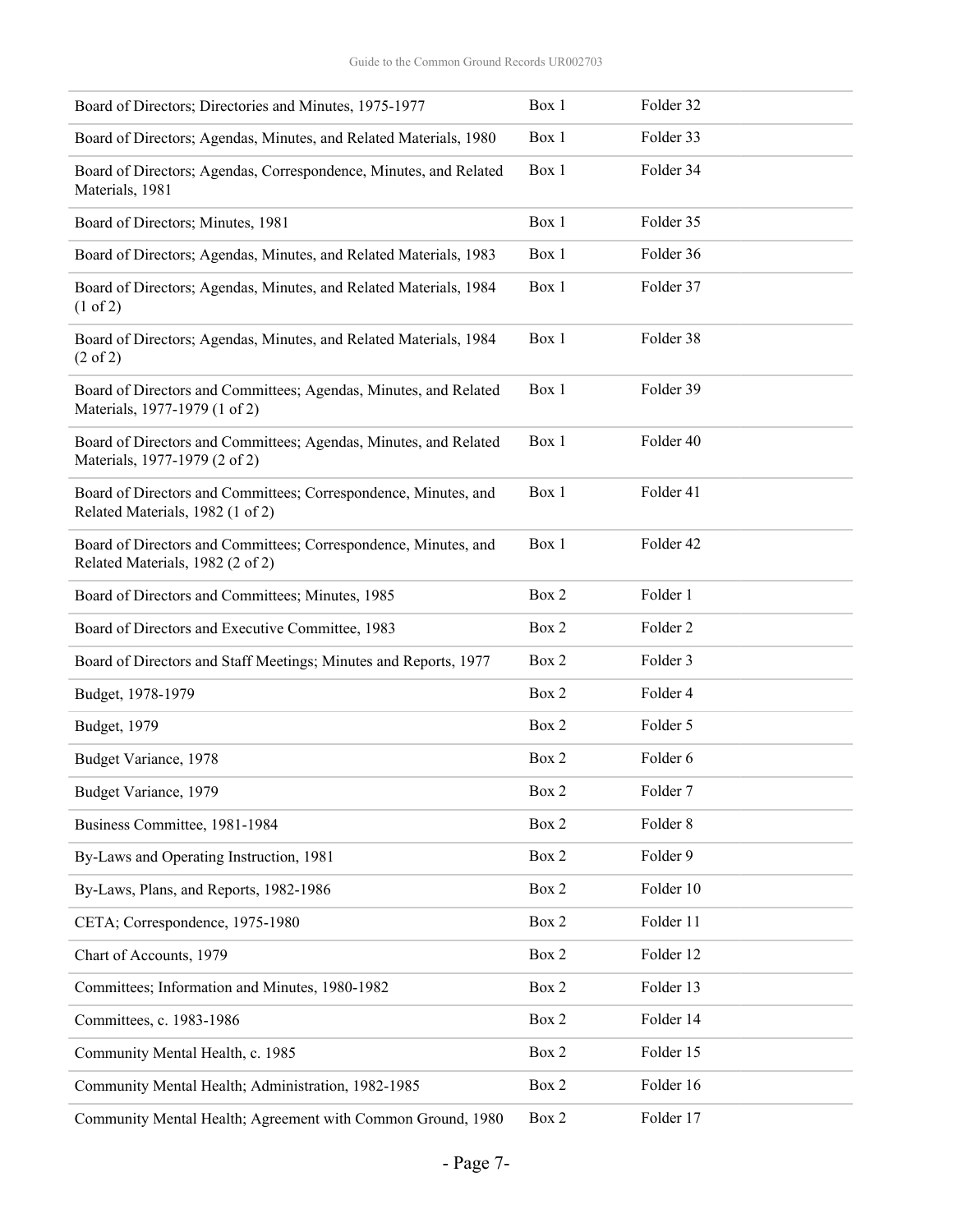| Community Mental Health; Block Grant Proposal, 1982                                    | Box 2 | Folder 18 |  |
|----------------------------------------------------------------------------------------|-------|-----------|--|
| Community Mental Health; Budget, 1980-1982                                             | Box 2 | Folder 19 |  |
| Community Mental Health; Budgets, 1984-1986                                            | Box 2 | Folder 20 |  |
| Community Mental Health; Funding Proposal, 1980-1981                                   | Box 2 | Folder 21 |  |
| Community Mental Health; Goals, 1981                                                   | Box 2 | Folder 22 |  |
| Community Mental Health; Planning and Financial Records,<br>1980-1986                  | Box 2 | Folder 23 |  |
| <b>Component Descriptions and Policies</b>                                             | Box 2 | Folder 24 |  |
| Confidentiality Policies, 1975-1987                                                    | Box 2 | Folder 25 |  |
| Crisis Unit and Medical Clinic; Correspondence and Minutes,<br>1977-1978               | Box 2 | Folder 26 |  |
| Doing More with Less; Financial Records, 1978                                          | Box 2 | Folder 27 |  |
| Doing More with Less; Financial Records, 1979                                          | Box 2 | Folder 28 |  |
| Evaluation and Monitoring, 1978-1983                                                   | Box 2 | Folder 29 |  |
| Executive Committee; Minutes, 1981-1985                                                | Box 2 | Folder 30 |  |
| Executive Committee; Minutes, 1983                                                     | Box 2 | Folder 31 |  |
| Executive Committee; Minutes, 1984                                                     | Box 2 | Folder 32 |  |
| Facility Study and Sale of Property, 1985-1986                                         | Box 2 | Folder 33 |  |
| Festival of Books, 1983                                                                | Box 2 | Folder 34 |  |
| Finance Committee; Agendas, Minutes, Objectives and Reports,<br>1973-1976              | Box 2 | Folder 35 |  |
| Financial Correspondence and Records, 1981                                             | Box 2 | Folder 36 |  |
| Financial Records, 1977                                                                | Box 2 | Folder 37 |  |
| Financial Records, 1979                                                                | Box 2 | Folder 38 |  |
| Financial Statements for 1980 and 1981                                                 | Box 2 | Folder 39 |  |
| FRIENDS of Common Ground; Correspondence, Minutes, and<br>Objectives, 1974-1977        | Box 2 | Folder 40 |  |
| FRIENDS of Common Ground; Correspondence, Minutes, and<br>Related Materials, 1976-1977 | Box 2 | Folder 41 |  |
| FRIENDS of Common Ground; Agendas, Minutes, and Related<br>Materials, 1976-1979        | Box 2 | Folder 42 |  |
| FRIENDS of Common Ground; Spring Around; Finances, 1978                                | Box 2 | Folder 43 |  |
| Grants and Funding, 1979-1986                                                          | Box 2 | Folder 44 |  |
| History, 1970-1987 (1 of 2)                                                            | Box 2 | Folder 45 |  |
|                                                                                        |       |           |  |

History, 1970-1987 (2 of 2)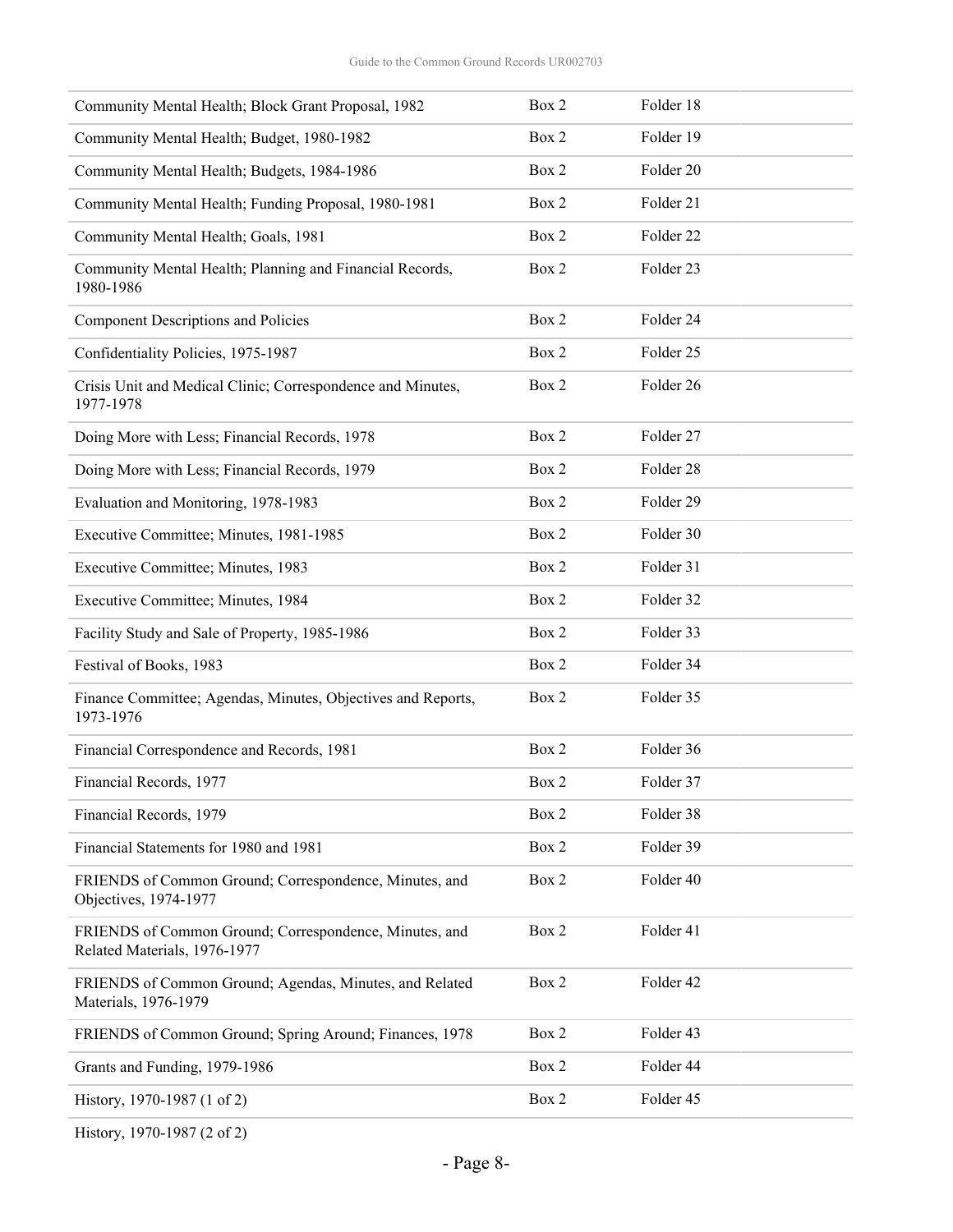|                                                                                                                                        | Box 2 | Folder 46           |
|----------------------------------------------------------------------------------------------------------------------------------------|-------|---------------------|
| History, c. 1972-1973                                                                                                                  | Box 2 | Folder 47           |
| History; Articles, Correspondence, Philosophy, and Plans, c. 1980                                                                      | Box 2 | Folder 48           |
| History; Philosophy and Policies and Procedures, c. 1979-1982                                                                          | Box 3 | Folder 1            |
| Income; Projected and Actual, 1977 and 1978                                                                                            | Box 3 | Folder <sub>2</sub> |
| Income; Projected and Actual, 1979                                                                                                     | Box 3 | Folder 3            |
| IRS; Correspondence and Financial Records, 1971-1973                                                                                   | Box 3 | Folder 4            |
| Legal Issues, 1976                                                                                                                     | Box 3 | Folder 5            |
| Manual; "A Training Manual for Crisis Intervention", 1979<br>December                                                                  | Box 3 | Folder 6            |
| Membership Committee; Minutes, 1983                                                                                                    | Box 3 | Folder <sub>7</sub> |
| Michigan Association of Program Directors of Substance Abuse,<br>Oakland Coalition of Substance Abuse Programs, and OSAS,<br>1981-1985 | Box 3 | Folder 8            |
| Monthly Bill Lists, 1978                                                                                                               | Box 3 | Folder 9            |
| Monthly Bill Lists, 1979                                                                                                               | Box 3 | Folder 10           |
| Newspaper Clippings (some copies), Poem, and Promotional<br>Materials, 1974                                                            | Box 3 | Folder 11           |
| Newspaper Clippings (some copies), Correspondence, Newsletter,<br>and Press Releases, 1975                                             | Box 3 | Folder 12           |
| Newspaper Clippings (some copies), Bulletin, Correspondence, and<br>Newsletter, 1976                                                   | Box 3 | Folder 13           |
| Newspaper Clippings (some copies), Newsletter, Program, and<br>Notes, 1976                                                             | Box 3 | Folder 14           |
| Newspaper Clippings, Newsletters, and Programs, 1977                                                                                   | Box 3 | Folder 15           |
| Newspaper Clippings, 1978                                                                                                              | Box 3 | Folder 16           |
| Newspaper; "Birmingham and The Bloomfields Press Gazette";<br>Article on Art in the Park, 1980                                         | Box 3 | Folder 17           |
| Newspaper Clipping (one copy), 1981                                                                                                    | Box 3 | Folder 18           |
| Newspaper Clippings and Correspondence, 1982                                                                                           | Box 3 | Folder 19           |
| Newspaper Clippings, 1983                                                                                                              | Box 3 | Folder 20           |
| Newspaper Clippings (some copies), 1984                                                                                                | Box 3 | Folder 21           |
| Newspaper Clippings, 1985                                                                                                              | Box 3 | Folder 22           |
| Newspaper Clippings (copies), 1986                                                                                                     | Box 3 | Folder 23           |
| Newspaper Clippings, 1987                                                                                                              | Box 3 | Folder 24           |
| OSAS, 1973                                                                                                                             | Box 3 | Folder 25           |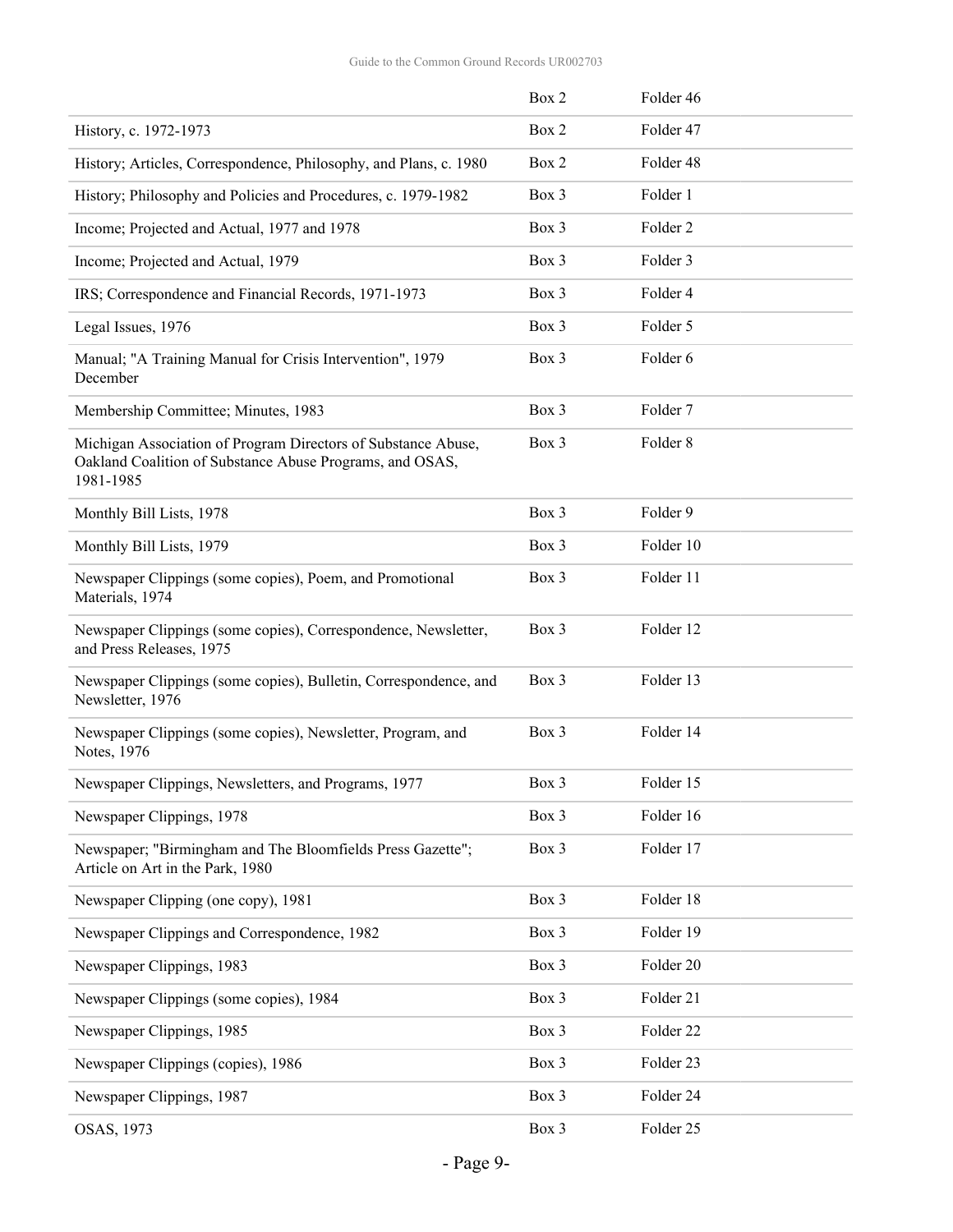| Personnel Committee, 1981-1984                                                           | Box 3 | Folder 26           |
|------------------------------------------------------------------------------------------|-------|---------------------|
| Personnel Information, 1982-1985                                                         | Box 3 | Folder 27           |
| Policies and Procedures, 1979-1985                                                       | Box 3 | Folder 28           |
| Policy and Procedure Committee; Minutes and Notes, 1982                                  | Box 3 | Folder 29           |
| Policy and Procedure Committee; Minutes, 1983 January 20                                 | Box 3 | Folder 30           |
| "Porch Front:, "Inner Sanctum", and Related Materials, c.<br>1973-1975                   | Box 3 | Folder 31           |
| Program and Evaluation Committee; Minutes, 1983                                          | Box 3 | Folder 32           |
| Program and Evaluation Committee; Background and Minutes,<br>1983-1984                   | Box 3 | Folder 33           |
| Program and Evaluation Committee; Annual Report and Minutes,<br>1984                     | Box 3 | Folder 34           |
| Proposals; Funding and Reorganization, 1973                                              | Box 3 | Folder 35           |
| Rape Services Grant Proposal, 1983-1984                                                  | Box 3 | Folder 36           |
| Recipient Rights and Forms, 1975-1985                                                    | Box 3 | Folder 37           |
| Reports and Philosophy, 1980-1982                                                        | Box 3 | Folder 38           |
| Resource Development Committee; Minutes and Related Materials,<br>1981-1983              | Box 3 | Folder 39           |
| Resource Development Committee; Minutes, 1983                                            | Box 3 | Folder 40           |
| SEMIRA; By-Laws, 1977                                                                    | Box 3 | Folder 41           |
| Staff Information, c. 1979-1981                                                          | Box 3 | Folder 42           |
| Staff Meetings; Agendas and Minutes, 1974-1976 (1 of 3)                                  | Box 3 | Folder 43           |
| Staff Meetings; Agendas and Minutes, 1974-1976 (2 of 3)                                  | Box 3 | Folder 44           |
| Staff Meetings; Agendas and Minutes, 1974-1976 (3 of 3)                                  | Box 3 | Folder 45           |
| Staff Meetings; Agendas, Correspondence, Directories, and<br>Minutes, 1976-1977 (1 of 2) | Box 3 | Folder 46           |
| Staff Meetings; Agendas, Correspondence, Directories, and<br>Minutes, 1976-1977 (2 of 2) | Box 3 | Folder 47           |
| Staff Meetings; Correspondence and Minutes, 1977-1978                                    | Box 3 | Folder 48           |
| Staff Reports, 1977                                                                      | Box 3 | Folder 49           |
| Statistics; Reports, 1970-1975                                                           | Box 3 | Folder 50           |
| Statistics; Reports, 1970-1972                                                           | Box 4 | Folder 1            |
| Statistics; Reports, 1972                                                                | Box 4 | Folder <sub>2</sub> |
| Statistics and Financial Reports, 1972-1977                                              | Box 4 | Folder 3            |
|                                                                                          |       |                     |

Statistics; Reports, 1973